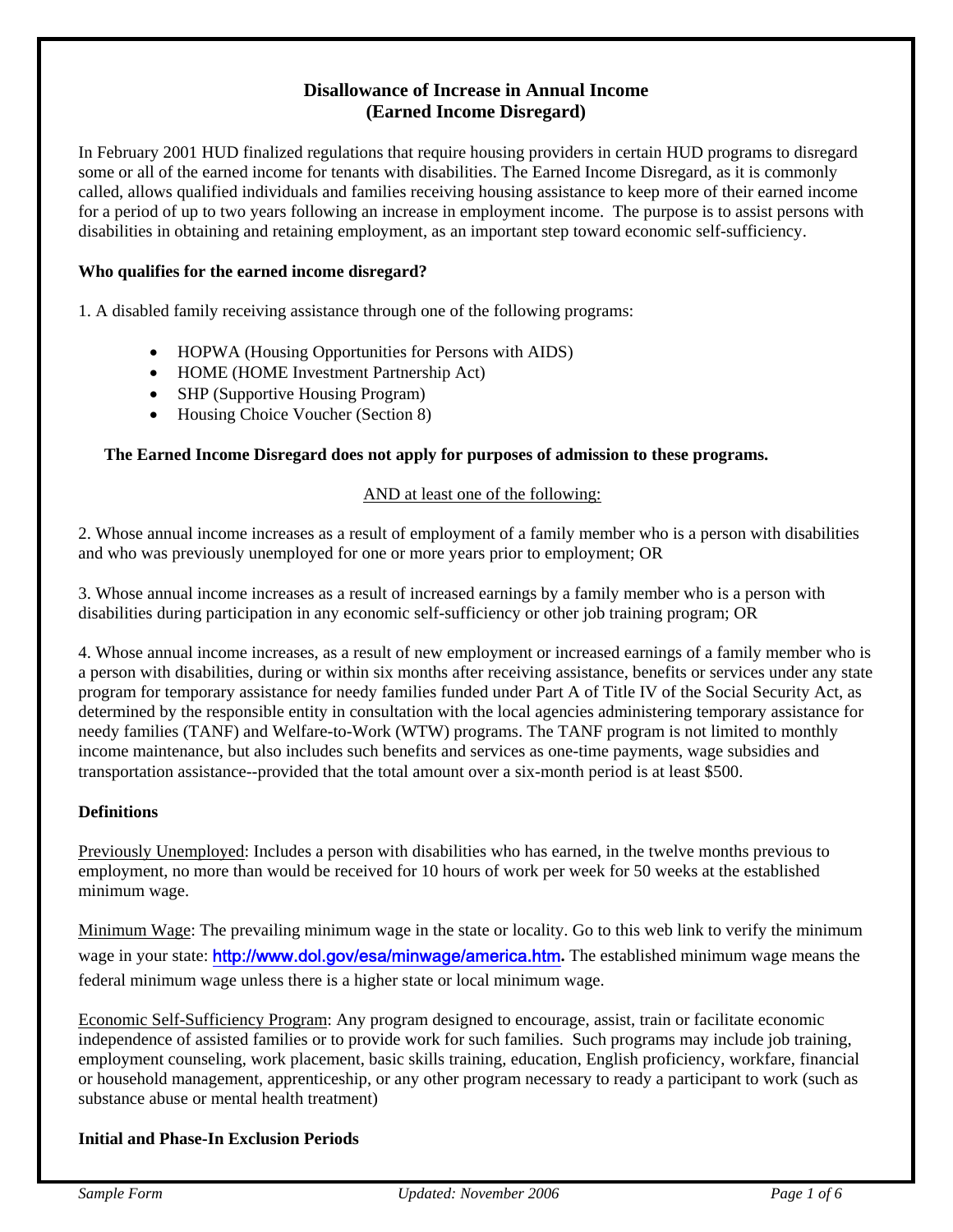Initial 12-Month Exclusion: 100% Exclusion of income over the amount of prior income (if any). This cumulative period begins on the date a member who is a person with disabilities of a qualified family is first employed OR the date the family first experiences an increase in annual income attributable to employment. The responsible entity must exclude from annual income of a qualified family any increase in income of the family member who is a person with disabilities as a result of employment over the prior income of that family member. If the period of increased income does not last for 12 consecutive months, the disallowance period may be resumed at any time within the 48-month period, and continued until the disallowance has been applied for a total of 12 months.

#### Second 12-Month Exclusion/Phase-In: 50% Exclusion of income over the amount of income prior to the beginning of the initial exclusion (if any).

The second 12-month cumulative period after the date a member who is a person with disabilities of a qualified family is first employed OR the date the family first experiences an increase in annual income attributable to employment. The responsible entity must exclude from annual income of a qualified family fifty percent (50%) of any increase in income of the family member who is a person with disabilities as a result of employment over the prior income of that family member. If the period of increased income does not last for 12 consecutive months, the disallowance period may be resumed at any time within the 48-month period, and continued until the disallowance has been applied for a total of 12 months

Maximum 48-Month Disallowance: There is a 48-month (four year) lifetime maximum time frame for each qualifying family member to utilize the Earned Income Disregard. The 48-month period is *consecutive* and begins at the initial exclusion, either the date that a qualified family member is first employed or the date when the family first experienced an increase in annual income. The exclusion ends when the qualifying family member uses both 12-month exclusions (initial 12-month 100% and second 12-month 50%) or until the 48-month lifetime maximum is reached, whichever comes first. No disallowance will be applied after the 48-month period following the initial date the exclusion was applied.

## **Documentation and Tracking**

Documentation should be maintained and may include the following:

- 1. Date the increase in earned income was reported by the family.
- 2. Name of the family member whose earned income increased.
- 3. Reason (new employment, participation in job training program, within six months after receiving TANF) for increase in earned income.
- 4. Verification of income.
- 5. Amount of the increase in income (amount to be excluded).
- 6. Date the increase in income is first excluded from annual income.
- 7. Date(s) earned income ended and resumed during the initial cumulative 12-month period of exclusion (if applicable).
- 8. Date the family member received a total of 12 months of the initial exclusion.
- 9. Date the second 12-month (phase-in) exclusion period began.
- 10. Date(s) earned income ended and resumed during the second cumulative 12-month period of exclusion (if applicable).
- 11. Date the family member received a total of 12 months of phase-in exclusion.
- 12. Ending date of the maximum 48-month disallowance period OR full utilization of both 12-month periods, whichever comes first. If all months in both the initial and phase-in periods occur consecutively, this date may be as soon as 24 months from the date the exclusion was first applied.

## **EID Calculation**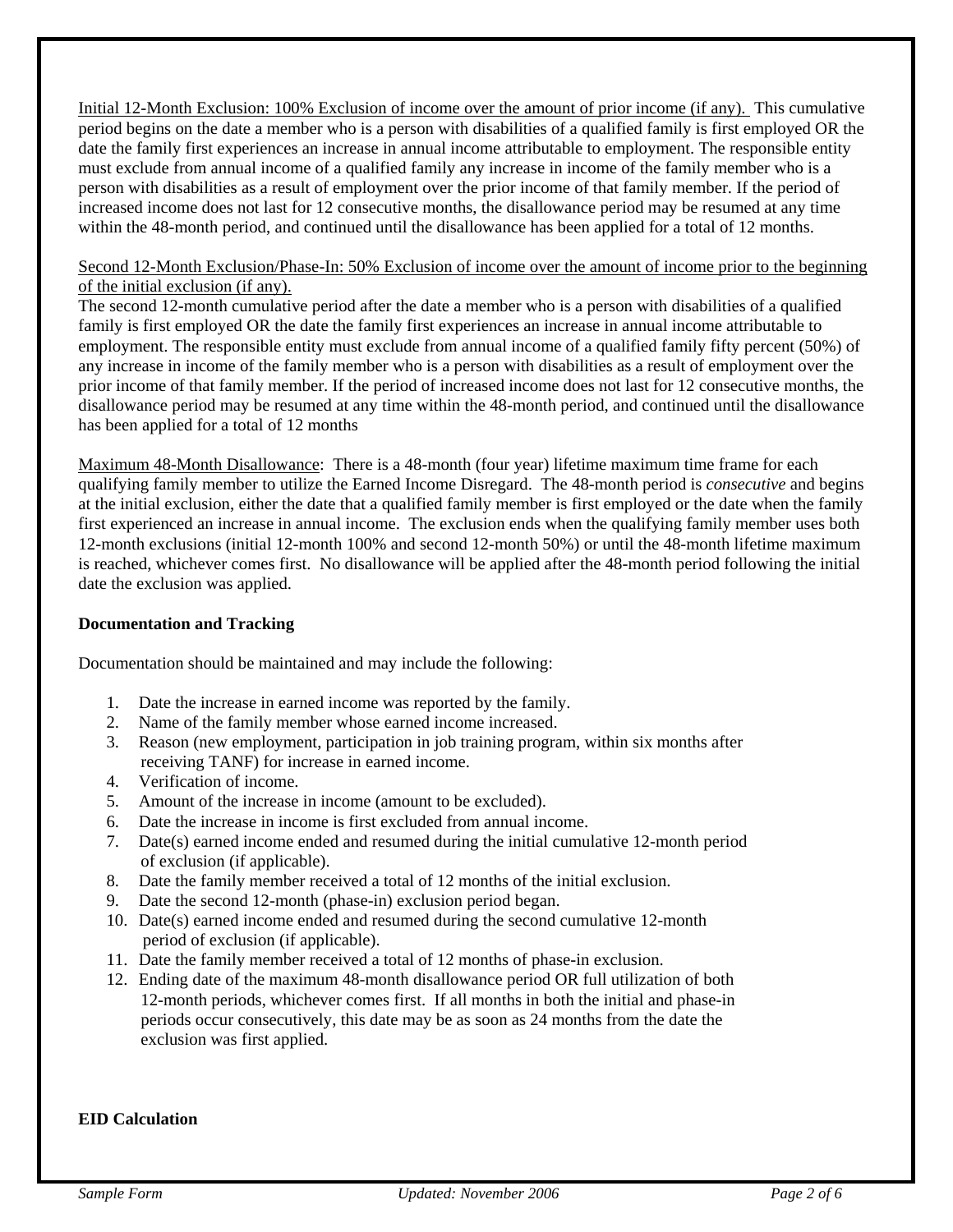| A. Current earned income (gross annualized) of EID family member                                                  |  |
|-------------------------------------------------------------------------------------------------------------------|--|
| <b>B.</b> Other current income (gross annualized) of EID family member                                            |  |
| <b>C.</b> Total current annual income of EID family member $(A+B)$                                                |  |
| <b>D.</b> Pre-Qualifying income<br>Total gross annual income at last review (earned and unearned) for this member |  |
| <b>E.</b> Full exclusion $(C-D)$ , but no more than A)<br>First 12-month exclusion period                         |  |
| <b>F.</b> 50% exclusion, if applicable $(E \times 0.050)$<br>Second 12-month exclusion period                     |  |

# **Question & Answer**

Obtained from the HUD website: [www.hud.gov/offices/pih/phr/about/ao\\_faq\\_eid.cfm](http://www.hud.gov/offices/pih/phr/about/ao_faq_eid.cfm)

**Q1**: Does the new disregard apply to a tenant who has income from both TANF and employment, beginning prior to October 1, 2002, but then experiences an increase in earnings from work after October 1, 2002?

**A1**: The new income disregard applies; tenants whose earnings increase while on TANF are eligible for a disregard of their *increased income due to earnings.* 

Example:

A tenant has a 20-hour/week job for which she earns \$550 per month (she did not receive the 18-month disregard) and receives \$200/month in TANF benefits. Beginning November 1, 2002 the employer increases her hours to 35 per week with a slight pay increase for a total of \$1000 per month and she stops receiving the TANF benefits. The new disregard applies to her *increase* in income due to earnings. Under the regulations, \$250/month of the increase in earnings is excluded from her annual income to determine her rent, because that is her increase in income (as opposed to the increase in earnings). The annual income used to determine her rent is 12 times the previous \$750/month of income. Her rent would remain what it was in October 2002 (assuming no other changes in income or family composition), because the October and prior rent was based on the previous gross income of \$750/month.

**Q2**: At a family's last reexamination effective 1/1/2001, the family is receiving welfare assistance. When the family is reexamined for 1/1/2002, a member of the family has earnings after being previously unemployed for twelve months. This change occurred on 6/15/2001, but the family was not required to report it. Now it is being reported for the reexamination effective 1/1/2002. How is the earned income exclusion benefit processed?

**A2**: By not reporting the increase, the family has received the benefit for the 6 months prior to the reexamination. The family is entitled to 100 percent of the disregard of any incremental increase for the remaining six months. At the end of that six months, the family is then entitled to the 12 month 50% disregard of the incremental increase.

**Q4**. Does the \$500 minimum dollar requirement apply only when a family is seeking to qualify for the disregard on the basis of receipt of one-time TANF benefits or ancillary benefits such as transportation assistance, (and not to the receipt of monthly TANF income maintenance benefits?

**A4**: Yes, the \$500 minimum dollar requirement applies only to one-time benefits, wage subsidies, and transportation. A person receiving regular monthly income benefits in the previous six months is eligible for the disallowance even if the amount received is less than \$500.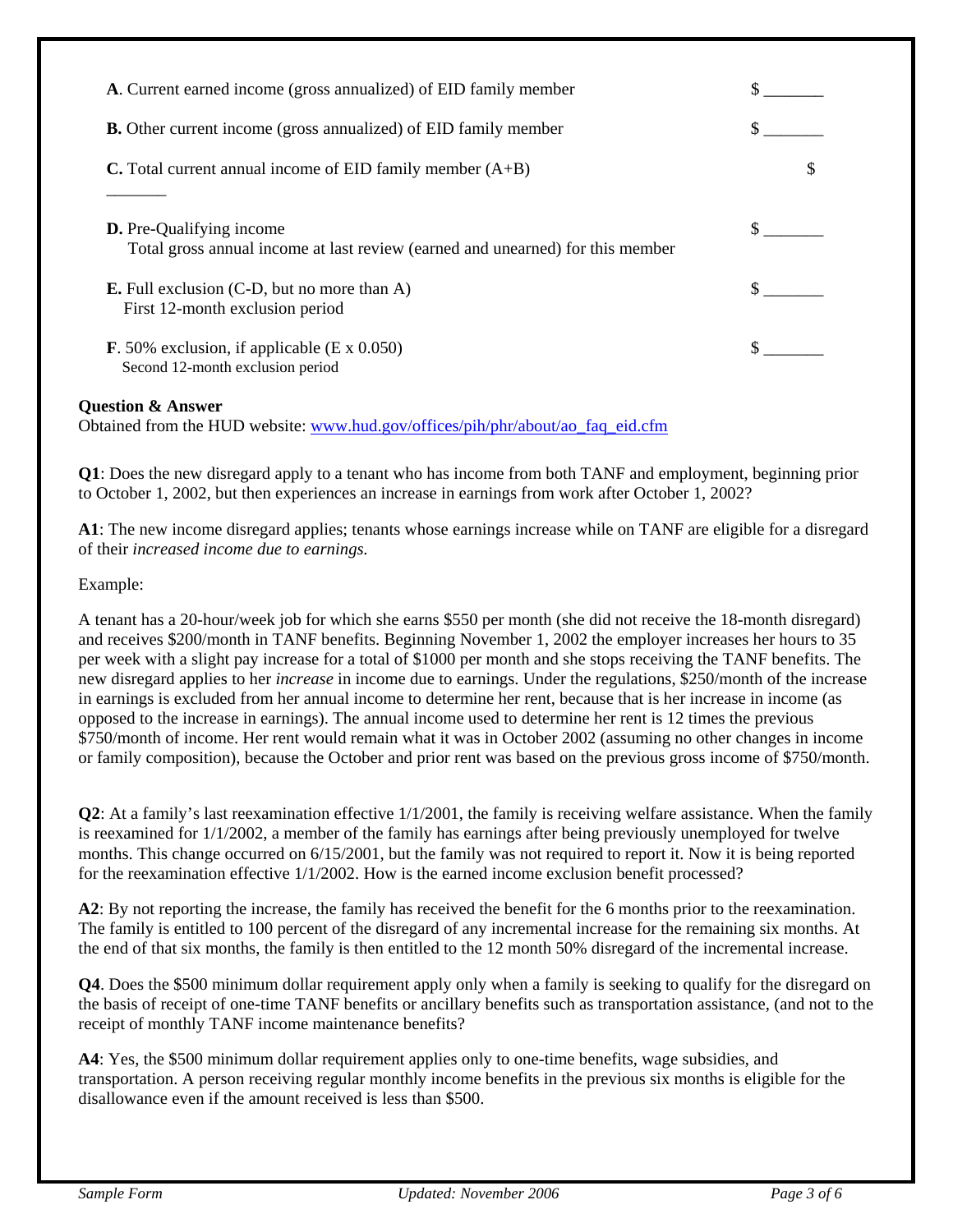**Q5**: An individual who was never previously employed obtains his or her first job, but is still receiving a regular monthly income benefit from welfare. Is this individual entitled to the income disregard?

**A5**: Yes, the individual is eligible for the earned income disregard based on the following criteria: "Whose annual income increases as a result of new employment or increased earnings of a family member, during or within six months after receiving assistance, benefits or services under any state program for Temporary Assistance to Needy Families **funded under Part A of title IV of the Social Security Act,** as determined by the PHA in consultation with the local agencies administering temporary assistance for needy families (TANF) and Welfare to Work (WTW) programs. The TANF program is not limited to monthly income maintenance, but also includes such benefits and services as one-time payments, wage subsidies and transportation assistance--provided that the total amount over a six-month period is at least \$500."

**Q6**: An individual is working but also receiving TANF benefits. If the individual's income increases, and as a result, the individual loses the TANF benefits, does the individual qualify for the income disallowance?

**A6**: Yes, the individual is eligible for the income disregard based on an increase in income as a result of new employment within six months of receiving TANF.

**Q7**: Does a family receive the benefit of the income disregard if the family experiences an increase in earnings within six months of receiving a non-cash TANF benefit, such as a \$600 payment to an auto shop for repairs to the tenant's car so she could start a new job?

**A7**: Yes, receipt of at least \$500 in TANF benefits is sufficient to trigger the disregard. To verify which benefits are funded under of the state's TANF program, contact your state or local welfare office.

**Q8**: In determining a family's eligibility for the income disregard, must the member of a household who gets a job or increased earnings be the same member of the household who received TANF benefits?

**A8**: Yes. Only members of a qualified family who are also TANF recipients can receive the disregard based on the qualifying factor related to new employment or an increase in income during or within six months of receipt of TANF.

**Q9**: At reexamination, if some members of a household have increases in their income, and those household members are not entitled to the disregard, how does this affect the rent at the second twelve-month exclusion and phase-in period?

**A9**: Any increases in income of family members who are not eligible for the earned income disregard will be considered in determining the family's rent.

**Q10**: Is a tenant eligible for the income disregard if she obtains a job 2 months after completion of the coursework portion of a vocational school program while she is receiving job search and counseling assistance from the program?

**A10**: Yes. Because she is still receiving services from the training program, she has started a job during the program and is entitled to the disregard.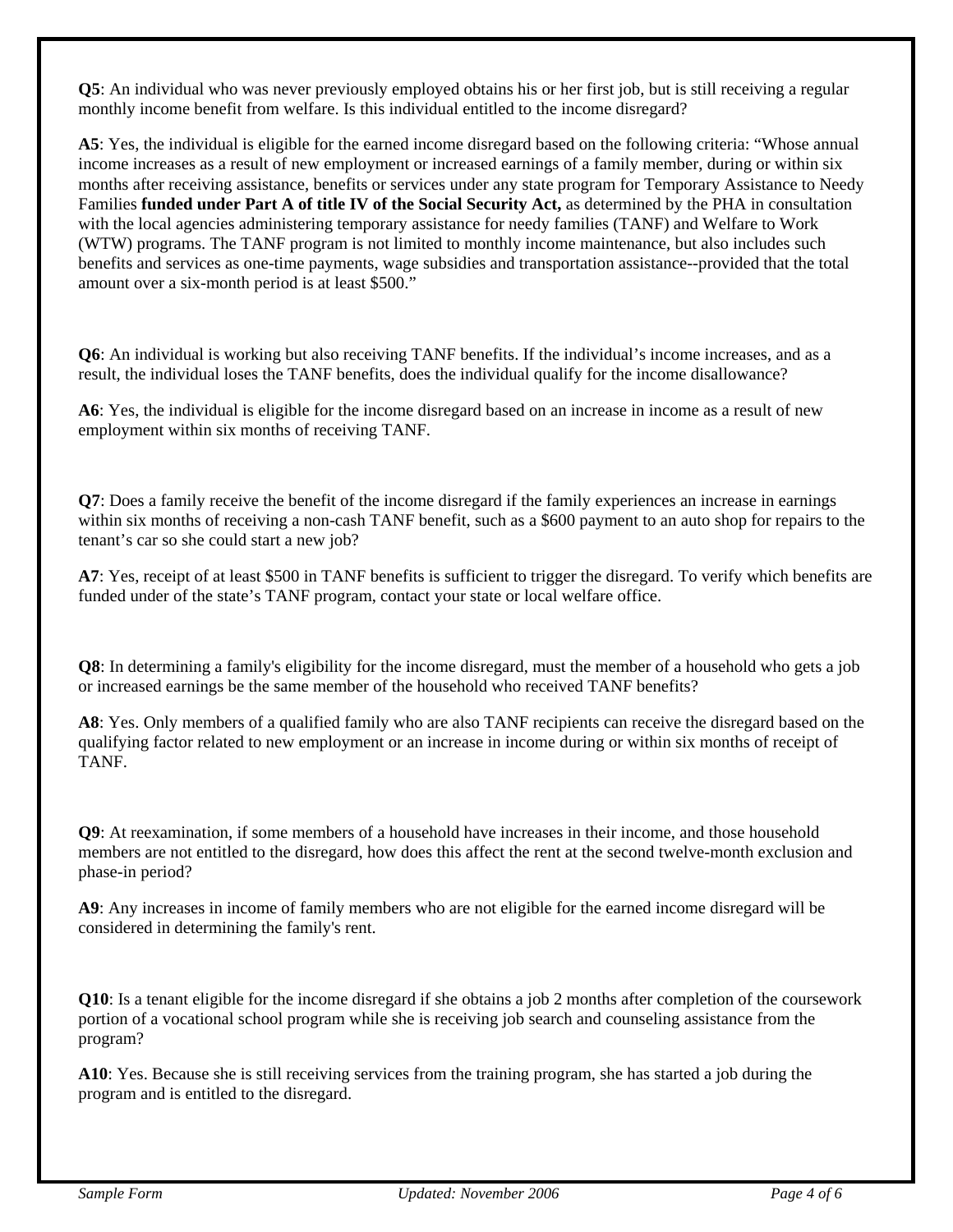**Q11**: If a tenant who qualifies for the disregard gets a job after paying a zero rent, does her rent remain at zero for another 12 months (and then increase to half of what the rent obligation would have been if all her earnings were considered?

**A11**: Yes. For example, if a tenant had no income for 12 months prior to getting a job she would meet the eligibility for the disregard as "previously unemployed." Her rent would remain zero for 12 months after her job began. In months 13 - 24 after her employment began, her rent would be based on half her earnings.

**Q12**: If a PHA does not perform interim reexaminations and increases rents only at the family's annual reexamination, why does EID begin on the first day of the month following the increase in earnings?

**A12**: According to the regulation, the exclusion actually begins on the date the family is first employed or first experiences an increase in income attributable to employment. However, for administrative and tracking purposes, the PHA can begin the exclusion on the first of the month following the employment or increase in income. Note: If a person who qualifies for EID begins employment or experiences an increase in income and fails to report this change, the PHA will count this time against the family member's exclusion period.

**Q13**: A tenant received TANF benefits of \$500 per month from March 2004 - August 2004, and at this point the tenant reached the state's TANF time limit and benefits were terminated. The tenant got a job making \$600/month for September through November 2004. At the end of November, the person quit that job and during the week before Christmas started a new job paying \$1200/month. Is the tenant eligible for the disregard when she reports her new earnings in January 2005?

**A13**: Yes. The tenant qualifies for the income disregard because the individual received TANF benefits within the 6-month period prior to January 2005. In addition, in the 12 months prior to beginning her new job, she earned only \$1,800, which is less than 500 hours at the federal minimum wage (currently \$2,575) so she is considered to be "previously unemployed."

**Q14**: How many times in a 48-month period can a family qualify for the earned income exclusion?

**A14**: A family member can only receive a total of 12 months for 100% of the incremental increase disregard, and 12 months of the 50% disregard in his or her lifetime. The disregard only applies for a maximum of 4 years from the time it is first applied.

**Q15**: If a tenant is eligible for the earned income disregard, can the disregarded amounts be used in determining the cap for the childcare expense deduction?

**A15**: In the case of childcare necessary to permit employment, the amount deducted shall not exceed the amount of employment income that is included in annual income; therefore, the disregarded amounts can not be used in determining the cap for the childcare expense deduction. (See definition of childcare expenses at 24 CFR 5.603.)

Example:

A resident is receiving the benefit of the new earned income disregard. Her salary is \$9,000/year, however, only \$3,000 of this amount is being included in annual income. The remaining \$6,000 is being disregarded. Childcare expenses for her four-year-old daughter total \$3,640/year. The resident's childcare deduction is capped at \$3,000,

because this is the amount that is included in annual income.